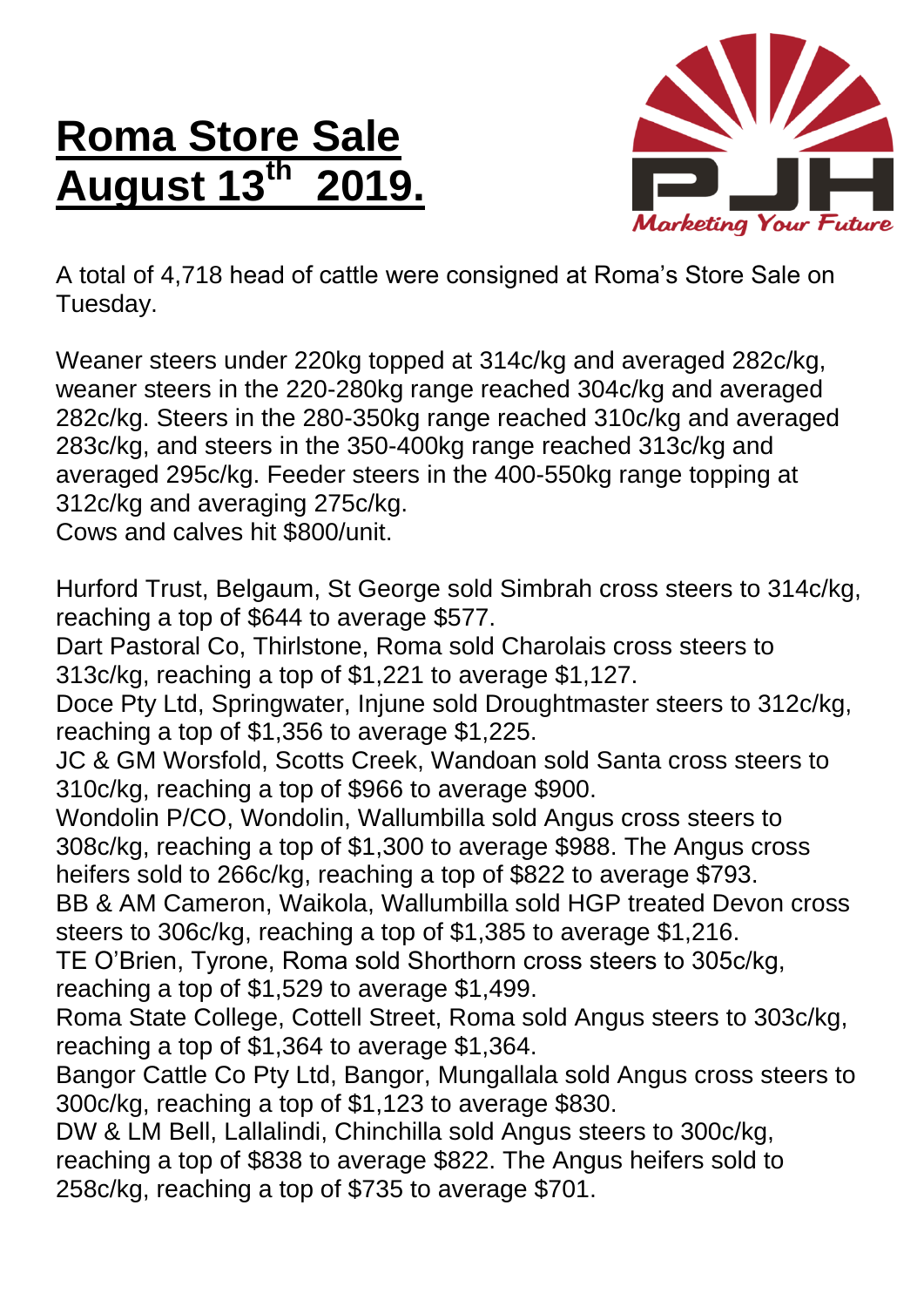West Farming, Loomeah, Roma sold Hereford cross steers to 299c/kg, reaching a top of 1,652 to average \$1,524.

Manumban Past, Lyndley, Jandowae sold Charolais cross steers to 298c/kg, reaching a top of \$944 to average \$864.

RBE & EN Cloherty, Reben Downs, Injune sold Santa steers to 298c/kg, reaching a top of \$843 to average \$843.

BM & M Leahy, Woodlands, Jackson sold Angus cross steers to 298c/kg, reaching a top of \$839 to average \$770.

RP & TM Sevil, Kenilworth, Mitchell sold Santa steers to 298c/kg, reaching a top of \$735 to average \$657. The Santa cross heifers sold to 252c/kg, reaching a top of \$557 to average \$499.

Bronte Cattle Co, Bronte, Charleville sold Santa cross steers to 296c/kg, reaching a top of \$734 to average \$734.

RA & CA Bain, Mt Eden, Roma sold Angus cross steers to 292c/kg, reaching a top of \$843 to average \$726. The Angus cross heifers sold to 256c/kg, reaching a top of \$626 to average \$626.

RJ Purnell, Havington View, Roma sold Simmental cross steers to 291c/kg, reaching a top of \$1,569 to average \$1,544.

DE Garland, Innisvale, Injune sold Hereford steers to 282c/kg, reaching a top of \$788 to average \$660. The Hereford heifers sold to 256c/kg, reaching a top of \$651 to average \$549.

Heifers under 220kg topped at 257c/kg and averaged 228c/kg, while heifers in the 220 – 280kg range topped at 261c/kg and averaged 229c/kg. Heifers in the 280-350kg range topped at 266c/kg, averaging 232c/kg. Heifers in the 350-450kg range topped at 275c/kg, averaging 222c/kg.

CA Warrian, Roma sold Charbray heifers to 275c/kg, reaching a top of \$1,166 to average \$1,004.

Plainby Pastoral, Plainby, Richmond sold Hereford cross heifers to 248c/kg, reaching a top of \$748 to average \$744.

Cows in the 300-400kg range reached 190c/kg and averaged 137c/kg, while cows in the 400kg-500kg range reached 222c/kg and averaged 177c/kg. Cows over 500kg topped at 226c/kg, averaging 199c/kg.

> *PJH sell 4 th position next week.*

*Please be aware that all cattle being sold must be accompanied by aNational Cattle Health Declaration as well as NVD:*